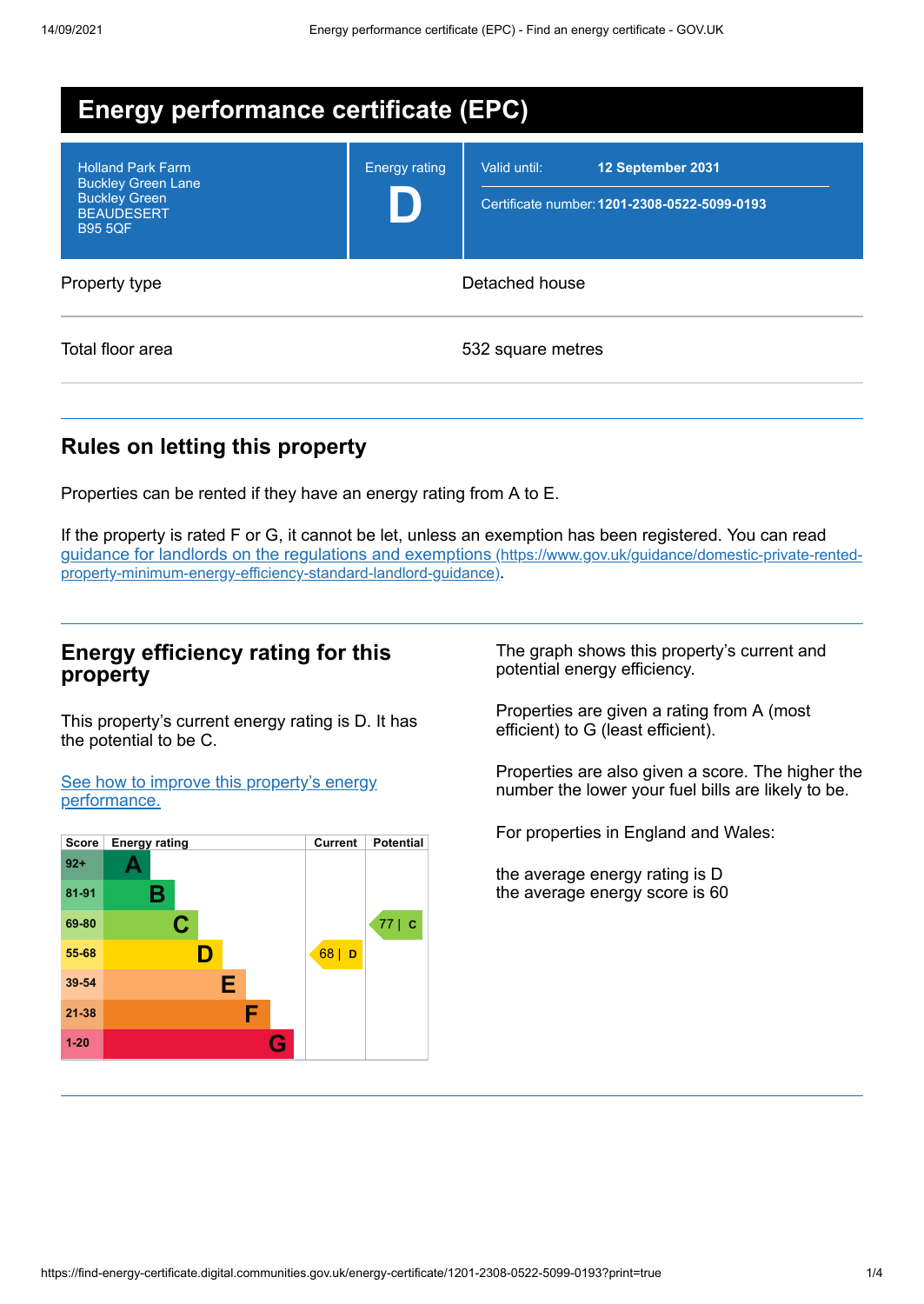# **Breakdown of property's energy performance**

This section shows the energy performance for features of this property. The assessment does not consider the condition of a feature and how well it is working.

Each feature is assessed as one of the following:

- very good (most efficient)
- good
- average
- poor
- very poor (least efficient)

When the description says "assumed", it means that the feature could not be inspected and an assumption has been made based on the property's age and type.

| <b>Feature</b>       | <b>Description</b>                         | Rating    |
|----------------------|--------------------------------------------|-----------|
| Wall                 | Cavity wall, filled cavity                 | Average   |
| Wall                 | Cavity wall, as built, insulated (assumed) | Very good |
| Roof                 | Pitched, 250 mm loft insulation            | Good      |
| Roof                 | Flat, insulated (assumed)                  | Good      |
| Window               | Fully double glazed                        | Good      |
| Main heating         | Boiler and radiators, oil                  | Average   |
| Main heating         | Boiler and radiators, oil                  | Average   |
| Main heating control | Programmer, room thermostat and TRVs       | Good      |
| Hot water            | From main system                           | Average   |
| Lighting             | Low energy lighting in all fixed outlets   | Very good |
| Floor                | Suspended, no insulation (assumed)         | N/A       |
| Floor                | Solid, insulated (assumed)                 | N/A       |
| Secondary heating    | None                                       | N/A       |

### **Primary energy use**

The primary energy use for this property per year is 118 kilowatt hours per square metre (kWh/m2).

# **Environmental impact of this property**

One of the biggest contributors to climate change is carbon dioxide (CO2). The energy used for heating, lighting and power in our homes produces over a quarter of the UK's CO2 emissions.

| An average household<br>produces | 6 tonnes of CO2    |  |
|----------------------------------|--------------------|--|
| This property produces           | 16.0 tonnes of CO2 |  |

This property's potential production 13.0 tonnes of CO2

By making the [recommended](#page-2-0) changes, you could reduce this property's CO2 emissions by 3.0 tonnes per year. This will help to protect the environment.

Environmental impact ratings are based on assumptions about average occupancy and energy use. They may not reflect how energy is consumed by the people living at the property.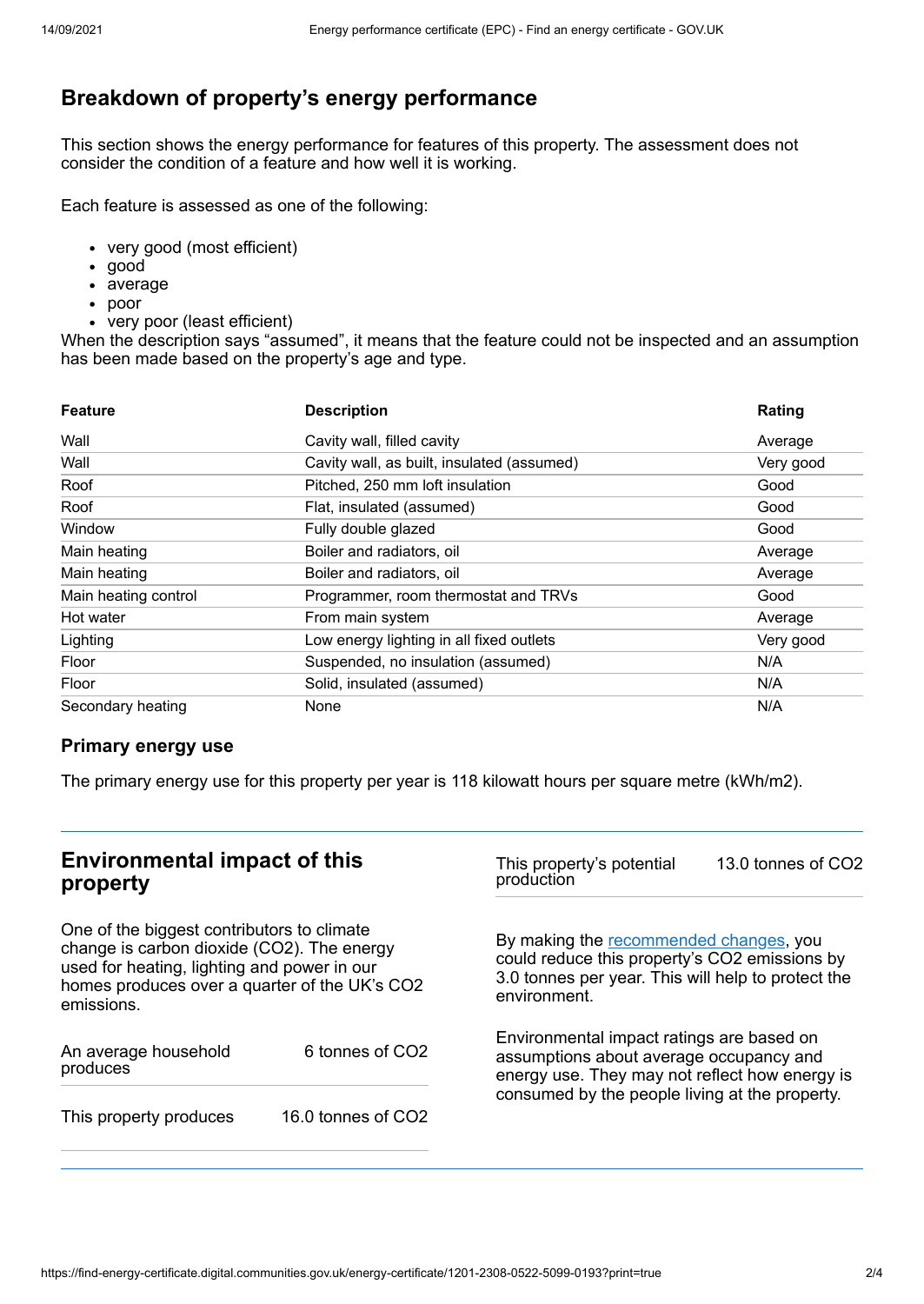# <span id="page-2-0"></span>**How to improve this property's energy performance**

Making any of the recommended changes will improve this property's energy efficiency.

If you make all of the recommended changes, this will improve the property's energy rating and score from D (68) to C (77).

| <b>Recommendation</b>                 | <b>Typical installation cost</b> | <b>Typical yearly saving</b> |
|---------------------------------------|----------------------------------|------------------------------|
| 1. Floor insulation (suspended floor) | £800 - £1.200                    | £98                          |
| 2. Solar photovoltaic panels          | £3.500 - £5.500                  | £339                         |
| 3. Wind turbine                       | £15,000 - £25,000                | £684                         |

#### **Paying for energy improvements**

Find energy grants and ways to save energy in your home. [\(https://www.gov.uk/improve-energy-efficiency\)](https://www.gov.uk/improve-energy-efficiency)

## **Estimated energy use and potential savings**

| Estimated yearly energy<br>cost for this property | £2502      |
|---------------------------------------------------|------------|
| Potential saving                                  | <b>£98</b> |

The estimated cost shows how much the average household would spend in this property for heating, lighting and hot water. It is not based on how energy is used by the people living at the property.

The estimated saving is based on making all of the [recommendations](#page-2-0) in how to improve this property's energy performance.

For advice on how to reduce your energy bills visit Simple Energy Advice [\(https://www.simpleenergyadvice.org.uk/\)](https://www.simpleenergyadvice.org.uk/).

#### **Heating use in this property**

Heating a property usually makes up the majority of energy costs.

#### **Estimated energy used to heat this property**

| Space heating | 44965 kWh per year |
|---------------|--------------------|
| Water heating | 3173 kWh per year  |

#### **Potential energy savings by installing insulation**

The assessor did not find any opportunities to save energy by installing insulation in this property.

You might be able to receive Renewable Heat Incentive payments [\(https://www.gov.uk/domestic](https://www.gov.uk/domestic-renewable-heat-incentive)renewable-heat-incentive). This will help to reduce carbon emissions by replacing your existing heating system with one that generates renewable heat. The estimated energy required for space and water heating will form the basis of the payments.